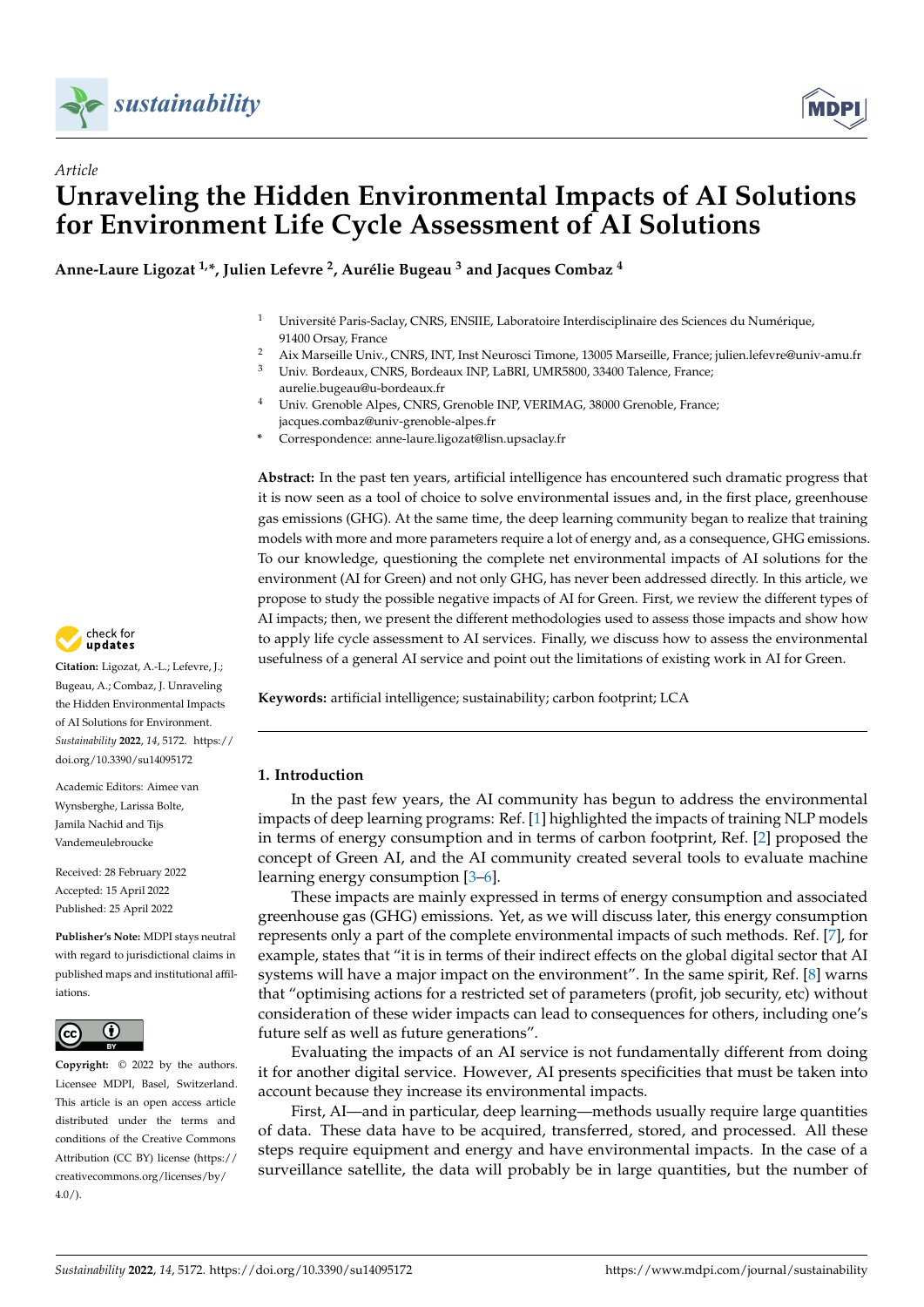acquisition devices may be limited; in the case of a smart building infrastructure, the data may be in smaller quantities, but many devices will be required.

Training deep neural models also takes a lot of computation time and resources, partly because the model itself learns a comprehensive representation that enables it to better analyze the data. Whereas with other models, a human will provide part of this information, often in the form of a handcrafted solution. The computation cost can be even higher if the model does continuous learning.

At the same time, AI's popularity is increasing, and AI is often presented as a solution to environmental problems with AI for Green proposals [\[9](#page-12-4)[–11\]](#page-12-5). The negative environmental impacts can be briefly evoked—and in particular, rebound effects [\[9,](#page-12-4)[12\]](#page-12-6) where unitary efficiency gains can lead to global GHG increase—but no quantification of all AI's environmental costs is proposed to close the loop between AI for Green and Green AI. That is why it is even more important to be able to assess the actual impacts, taking into account both positive and negative effects.

Incidentally, those works often use the term AI to actually refer to deep learning methods, even though AI has a much wider scope with at least two major historical trends [\[13\]](#page-12-7). In this paper, we will also focus on deep learning methods, which pose specific environmental issues and, as we have seen, are often presented as possible solutions to environmental problems. We describe these impacts and discuss how to take them into account.

Our contributions are the following:

- We review the existing work to assess the environmental impacts of AI and show their limitations (Sections [2.1](#page-1-0) and [2.2\)](#page-2-0).
- We present life cycle assessment (Section [2.3\)](#page-2-1) and examine how it can comprehensively evaluate the direct environmental impacts of an AI service (Section [3\)](#page-3-0).
- We discuss how to assess the environmental value of an AI service designed for environmental purposes (Section [4\)](#page-7-0).
- We argue that although improving the state of the art, the proposed methodology can only show the technical potential of a service, which may not fully realize in a real-life context (Section [5\)](#page-10-0).

## **2. Related Work**

This section reviews existing tools for evaluating environmental impacts of AI as well as green applications of AI. It ends with an introduction to life cycle assessment, a well-founded methodology for environmental impact assessment but still not used for AI services.

## <span id="page-1-0"></span>*2.1. Carbon Footprint of AI*

Strubell et al. [\[1\]](#page-11-0) has received much attention because it revealed a dramatic impact of NLP algorithms in the training phase—the authors found GHG emissions to be equivalent to 300 flights between New York and San Francisco. Premises of such an approach were already present in [\[14\]](#page-12-8) for CNN with less meaningful metrics (energy per image or power with no indications on the global duration).

In [\[2\]](#page-11-1), the authors observed a more general exponential evolution in deep learning architecture parameters. Therefore, they promoted "Green AI" to consider energy efficiency at the same level as accuracy in training models and recommend, in particular, to report floating-point operations. Other authors [\[15\]](#page-12-9) have also reviewed all the methods to estimate energy consumption from computer architecture. They distinguish between different levels of description, software/hardware level, instruction/application level, and they consider how those methods can be applied to monitor training and inference phases in machine learning.

In the continuity of  $[1,2]$  $[1,2]$ , several tools have been proposed to make the impacts of training models more visible. They can be schematically divided into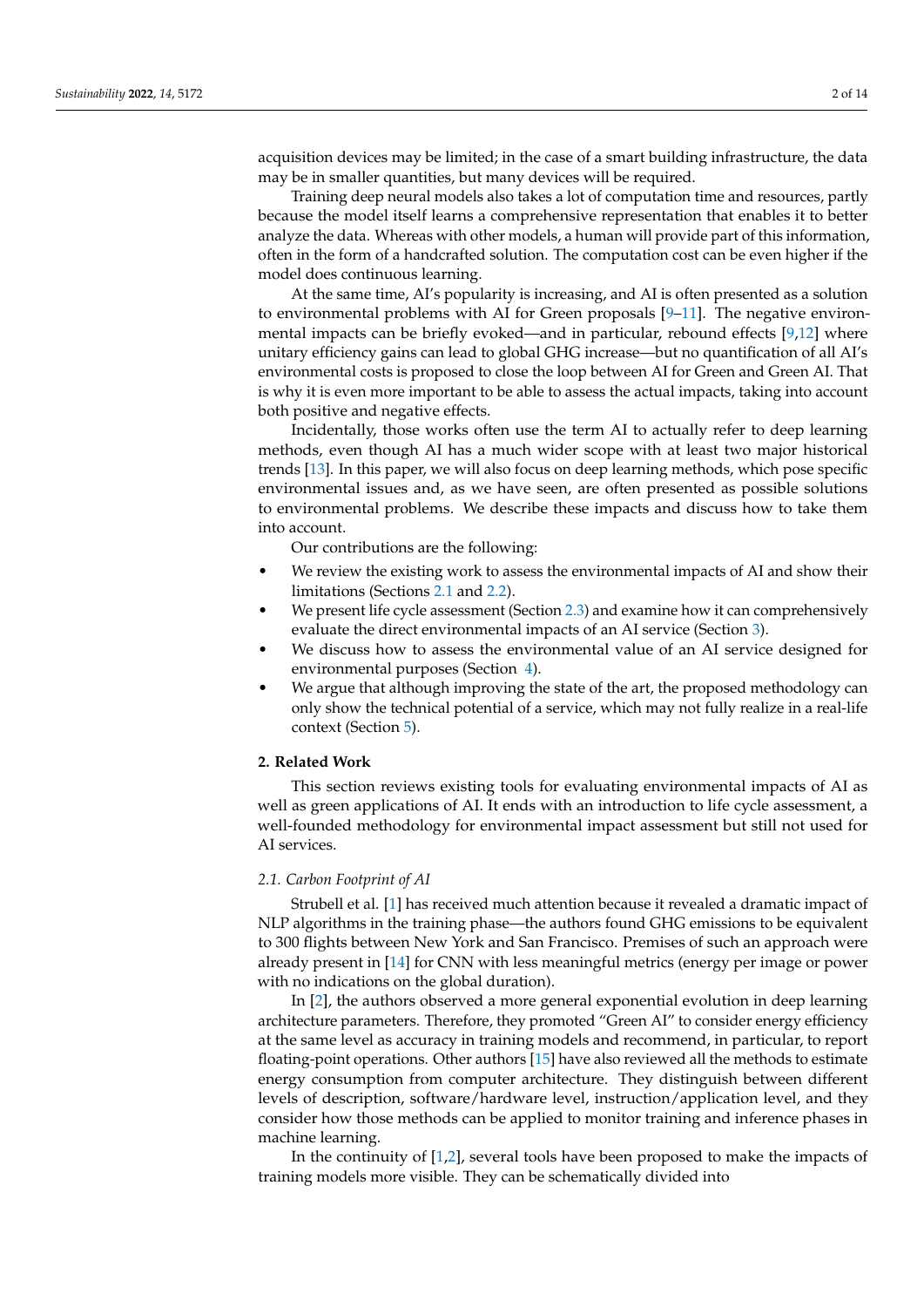- Integrated tools, such as Experiment Impact Tracker [\(https://github.com/Breakend/](https://github.com/Breakend/experiment-impact-tracker) [experiment-impact-tracker,](https://github.com/Breakend/experiment-impact-tracker) accessed on 27 February 2022) [\[4\]](#page-12-10), Carbon Tracker [\(https:](https://github.com/lfwa/carbontracker) [//github.com/lfwa/carbontracker,](https://github.com/lfwa/carbontracker) accessed on 27 February 2022) [\[3\]](#page-12-0), and CodeCarbon [\(https://codecarbon.io/,](https://codecarbon.io/) accessed on 27 February 2022), which are all Python packages reporting measured energy consumption and the associated carbon footprint.
- Online tools, such as Green Algorithms [\(http://www.green-algorithms.org/,](http://www.green-algorithms.org/) accessed on 27 February 2022) [\[6\]](#page-12-1) and ML CO2 impact [\(https://mlco2.github.io/impact/](https://mlco2.github.io/impact/#compute) [#compute,](https://mlco2.github.io/impact/#compute) accessed on 27 February 2022) [\[5\]](#page-12-11), which require only a few parameters, such as the training duration, the material, and the location but are less accurate.

AI literature mostly addresses a small part of direct impacts and neglects production and end of life, thus not following recommendations such as [\[16\]](#page-12-12). In [\[12](#page-12-6)[,17\]](#page-12-13), the authors point out the methodological gaps of the previous studies, focusing on the use phase. In particular, manufacturing would account for about 75% of the total emissions of Apple or of an iPhone 5, just to give examples of various scales. Their study is based on a life cycle methodology, relying on sustainability reports with the GHG protocol standard. Ref. [\[18\]](#page-12-14) provides a list of the carbon emission sources of an AI service, which gives a more comprehensive view of the direct impacts in terms of carbon footprint only. Ref. [\[19\]](#page-12-15) also advocates the need for taking indirect impacts (e.g., behavioral or societal changes due to AI) into account when evaluating AI services.

Some works focus on optimizing the AI processes regarding runtime, energy consumption, or carbon footprint. For example, in [\[20\]](#page-12-16), the authors update the results from [\[1\]](#page-11-0) and reveal a considerable reduction of the GHG impact—by a factor of 100—if one considers the location of the data center used for training (low-carbon energy) and the architecture of the deep network (sparsity). Nevertheless, as they recognize, their study evaluates the GHG emissions of operating computers and data centers only and limits the perimeter by excluding the production and the end-of-life phases of the life cycle. Their work also considers a highly optimized use case, which may not be representative of real case scenarios. The energy efficiency of machine learning has also been the subject of dedicated workshops, such as the Workshop on Energy Efficient Machine Learning and Cognitive Computing [\(https://www.emc2-ai.org/virtual-21,](https://www.emc2-ai.org/virtual-21) accessed on 27 February 2022).

## <span id="page-2-0"></span>*2.2. AI for Green Benefits*

When designing an AI for Green method, i.e., a method using AI to reduce energy consumption or to benefit other environmental indicators, complete AI's impacts should also be considered to build meaningful costs/benefits assessments. Ref. [\[21\]](#page-12-17) proposes a framework for such cost–benefit analysis of AI foundation models to evaluate environmental and societal trade-offs. We discuss this framework in Section [4.](#page-7-0) Most AI solutions for the environment lack a rigorous evaluation of the cost/benefit balance, and one of our contributions is to advance this issue.

#### <span id="page-2-1"></span>*2.3. Life Cycle Assessment*

LCA is a widely recognized methodology for environmental impact assessment, with ISO standards (ISO 14040 and 14044) and a specific methodology standard for ICT from ETSI/ITU [\[16\]](#page-12-12). It quantifies multiple environmental criteria and covers the different life cycle phases of a target system. Ref. [\[22\]](#page-12-18) clearly states that "to avoid the often seen problem shifting where solutions to a problem creates several new and often ignored problems, these decisions must take a systems perspective. They must consider [...] the life cycle of the solution, and they need to consider all the relevant impacts caused by the solution." The LCA theoretical approach exposed in [\[23\]](#page-12-19) describes the system of interest as a collection of building blocks called *unit processes*, for example "Use phase of the server" on which the model is trained. The set of all unit processes is called the *technosphere*, as opposed to the *ecosphere*. Each unit process can be expressed in terms of *flows* of two kinds:

• *Economic flows* are the directed links between the unit processes or said differently exchanges inside the technosphere.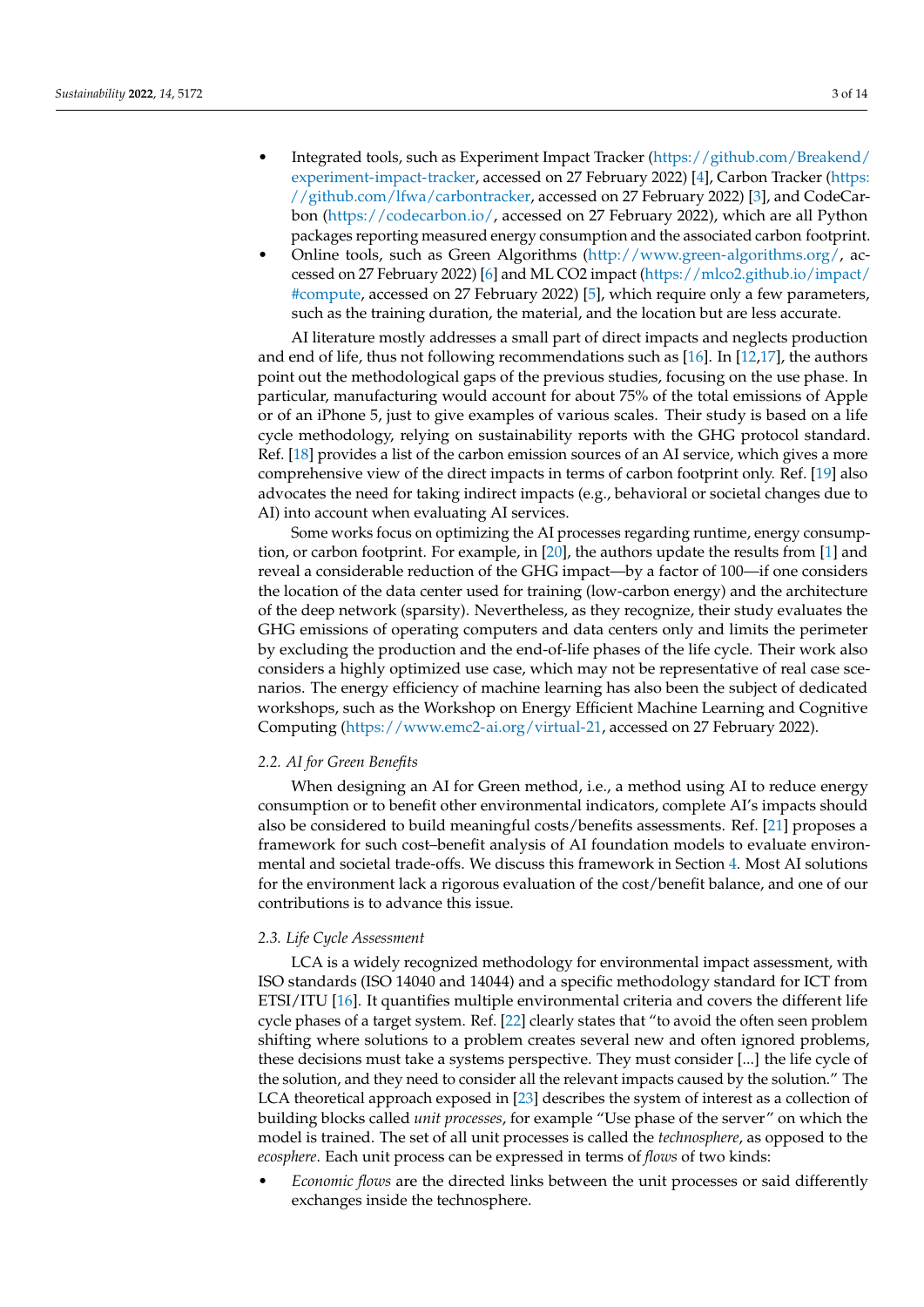• *Environmental flows* are the links from the biosphere to the technosphere or vice versa.

The detailed description of such a system is called the life cycle inventory (LCI) and it can be formulated in terms of linear algebra. The goal of a life cycle assessment consists in computing the sum of the environmental flows of the system associated with a *functional unit*. To be concrete, if one considers a heating system in a smart building, the functional unit could be "heating 1 m<sup>2</sup> to 20  $\mathrm{^{\circ}C}$  for one year".

Of course, very often, the LCI does not correspond exactly to the functional unit. The size of economic flows may not match (e.g., the functional unit may partially use shared servers and sensors), and a process may be *multifunctional*, i.e., producing flows of different types at the same time (e.g., storage capacity and computational power). Both these problems can be solved using, for instance, *allocation* methods according to a *key*. A typical allocation key for network infrastructures would be the volume of data. For a data center, it could be the economic value of storage and computational services when they cannot be physically isolated.

Even though LCA is widely used in many domains, it has rarely been applied to AI services.

#### <span id="page-3-0"></span>**3. Life Cycle Assessment of an AI Solution**

When it comes to quantifying the impacts of digital technologies and, in particular, AI technologies, one faces several methodological choices that deserve a specific definition of the studied system. For instance, assessing the global impacts of the AI domain—if we could circumscribe it precisely—is not the same as assessing the impacts of an AI algorithm or service. The emerging field of AI's impacts quantification still suffers from a lack of common methodology, and, in particular, it very often focuses only on the Use phase of devices involved in an AI service. To perform meaningful quantification, we strongly suggest following the general framework of life cycle assessment (LCA, detailed in Section [3.2\)](#page-4-0). We will show how it can be adapted to an AI service, i.e., in this case, a deep learning code used either alone or in a larger application.

With AI being part of the Information and Communication Technology (ICT) sector, and following the taxonomies from [\[24,](#page-12-20)[25\]](#page-12-21), its impacts can be divided into first-, second-, and third-order impacts. In this section, we focus only on first-order impacts, while we will discuss second and third orders in Sections [4](#page-7-0) and [5.](#page-10-0)

We will use the term *AI service* for all the equipment (sensors, servers, etc.) used by the AI and the term *AI solution* for the complete application using AI. In the case of the smart building, the *AI solution* is the smart building itself, while the *AI service* is the digital equipment needed for the smart infrastructure.

## *3.1. First-Order Impacts of an AI Service*

*First-order*—or *direct*—impacts of the AI service are the impacts due to the different life cycle phases of the equipment:

- *Raw material extraction*, which encompasses all the industrial processes involved in the transformation from ore to metals;
- *Manufacturing*, which includes the processes that create the equipment from the raw material;
- *Transport*, which includes all transport processes involved, including product distribution;
- *Use*, which includes mostly the energy consumption of equipment while it is being used;
- and *End of life*, which refers to the processes to dismantle, recycle, and/or dispose of the equipment.

For simplicity reasons, we will merge the first three items into a single *production* phase in the rest of the paper.

For example, an AI solution in a smart building may need sensors and servers that require resources and energy for their production, operation, and end of life.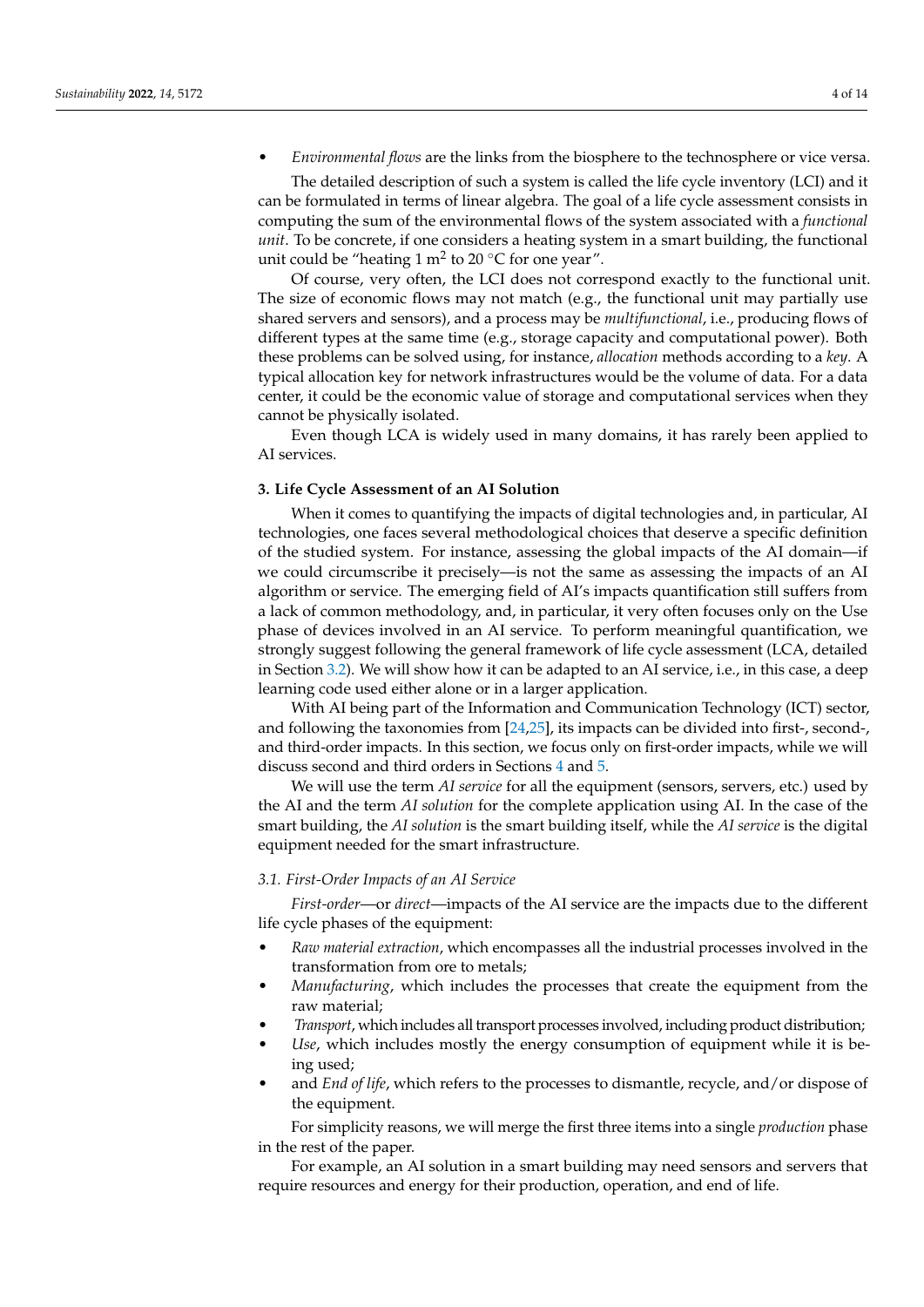<span id="page-4-1"></span>

Life Cycle Phases

**Figure 1.** LCA dimensions: the first dimension corresponds to the phases of life cycle and the second one to the environmental impacts (see Section [3](#page-3-0) for more details on this last dimension).

A second dimension is necessary to assess the impacts, with a set of environmental criteria considered. Indeed, each life cycle phase has impacts on different environmental indicators: Greenhouse Gases emissions (usually expressed as Global Warming Potential, GWP), water footprint, human toxicity, or abiotic resource depletion (ADP) for instance. In general, evaluating the environmental impact of a service requires multiple impact criteria [\[16\]](#page-12-12). ISO states that "the selection of impact categories shall reflect a comprehensive set of environmental issues related to the product system being studied, taking the goal and scope into consideration". Additionally, "the selection of impact categories, indicators and models shall be consistent with the goal and scope of the LCA study". Hence, the costs must take into account at least the criteria that are supposed to be tackled by the AI solution in the case of AI for Green—if the AI solution is applied to reduce energy consumption, for example, the main expected gain will probably be in terms of carbon footprint, so at least the carbon footprint of using the model should be considered. For an application monitoring biodiversity, the most relevant criterion may be natural biotic resources (and not carbon footprint), which includes wild animals, plants, etc.

Figure [1](#page-4-1) sums ups these two dimensions. As it has been previously stated, in the literature, only part of the global warming potential due to the use phase has generally been considered when evaluating AI, which corresponds to the shaded area in the figure.

### <span id="page-4-0"></span>*3.2. Life Cycle Assessment Methodology for AI*

In this section, we focus on life cycle assessment of the AI solution and the associated ICT equipment. We aim at proposing a methodology for applying the general framework of LCA to AI services. For LCA of all other processes, we refer to LCA standards and [\[22\]](#page-12-18), for example. In order to concretely apply the methodology presented for an AI service, we use the ITU recommendation [\[16\]](#page-12-12) for environmental evaluation of ICT.

Figure [2](#page-5-0) shows two sides of the life cycle of an AI service. The top part of this figure shows the different tasks involved in an AI service from a software point of view (data acquisition, inference, etc.). For each task, one or several devices is used. The bottom part of the figure shows the life cycle phases of each of these devices from a hardware point of view. The environmental impacts of the AI service will stem from the life cycle phases of the devices. Note that all devices involved in the AI tasks should be taken into account.

A remark on terminology: in the paper, the term "Use phase" refers to the use phase of the life cycle of equipment, corresponding to the devices provided for the AI service (box "Use of device" of the lower part in Figure [2\)](#page-5-0). We call "Application phase" the inference phase of the AI service (green box of the upper part in Figure [2\)](#page-5-0).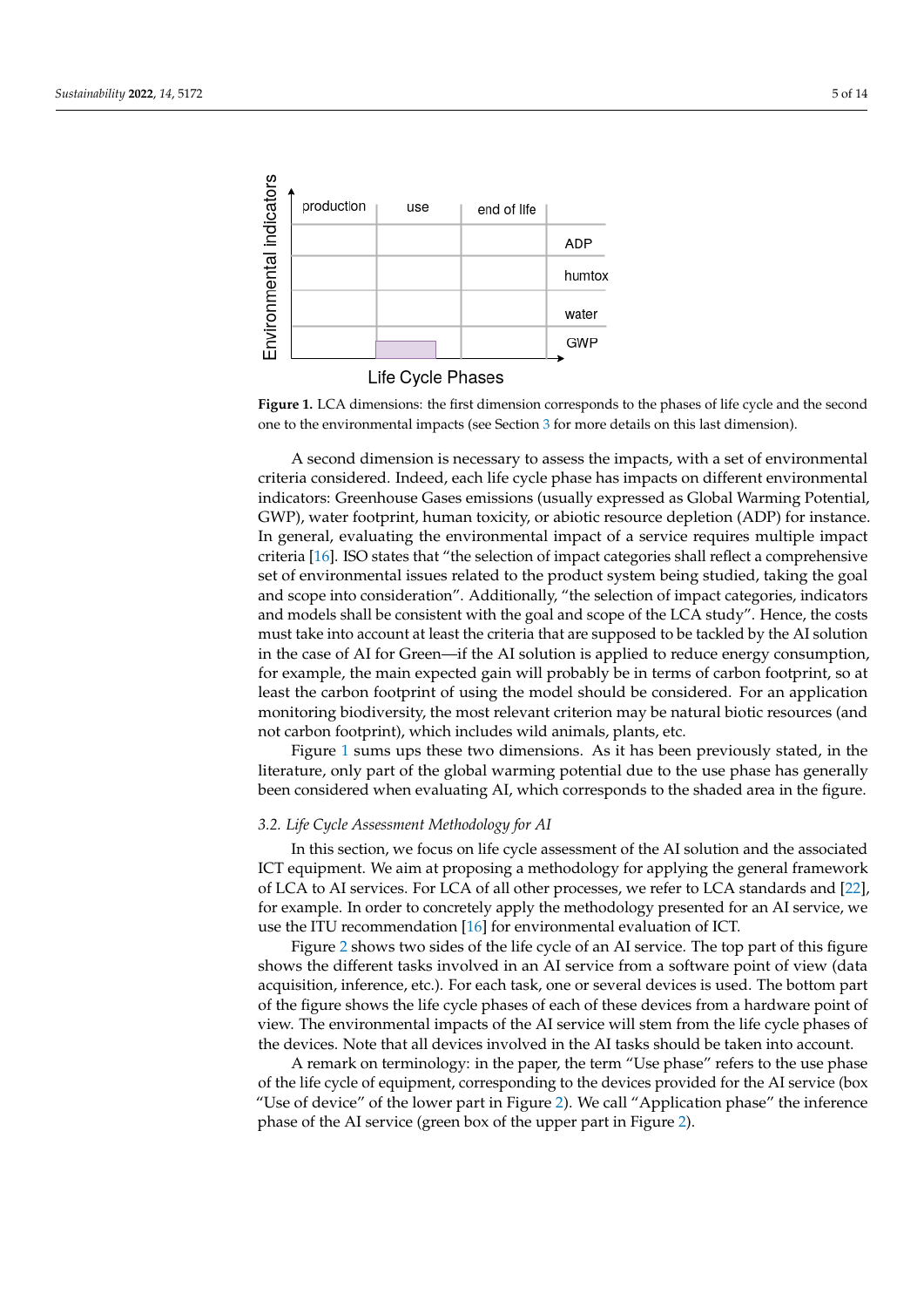<span id="page-5-0"></span>

**(a)** Different tasks involved in an AI service



**(b)** Life cycle phases of each *device<sup>i</sup>* used by the service

**Figure 2.** Diagram representing the Life Cycle Inventory of an AI service: Above: an AI for green **Figure 2.** Diagram representing the Life Cycle Inventory of an AI service. Above: an AI for Green  $\overline{a}$  application corresponds to the inference step that depends on other unit processes that require various devices. Below: the use of devices is located in a more global environment, including production of resources and impacts. In both schemes, colored boxes correspond to unit processes, black arrows correspond to economic flows (bold: material, dashed: energy), and red arrows to environmental flows. environmental flows.

Concerning the system boundaries, we refer to [26] to consider the equipment for Concerning the system boundaries, we refer to [\[26\]](#page-12-22) to consider the equipment for three tiers: three tiers:

- *terminals*. In the case of the smart building, this can include: user terminals used to *terminals*. In the case of the smart building, this can include: user terminals used to develop, train and use the AI service; terminals in the facility where the AI service is develop, train, and use the AI service; terminals in the facility where the AI service is trained dedicated to IT support; smart thermostats. trained and dedicated to IT support; and smart thermostats.
- *network*. For the smart building case, this includes network equipment used for model in the facility and network equipment in the buildings where training the AI model in the facility and network equipment in the buildings where are used. the thermostats are used.ere are *determined* and server.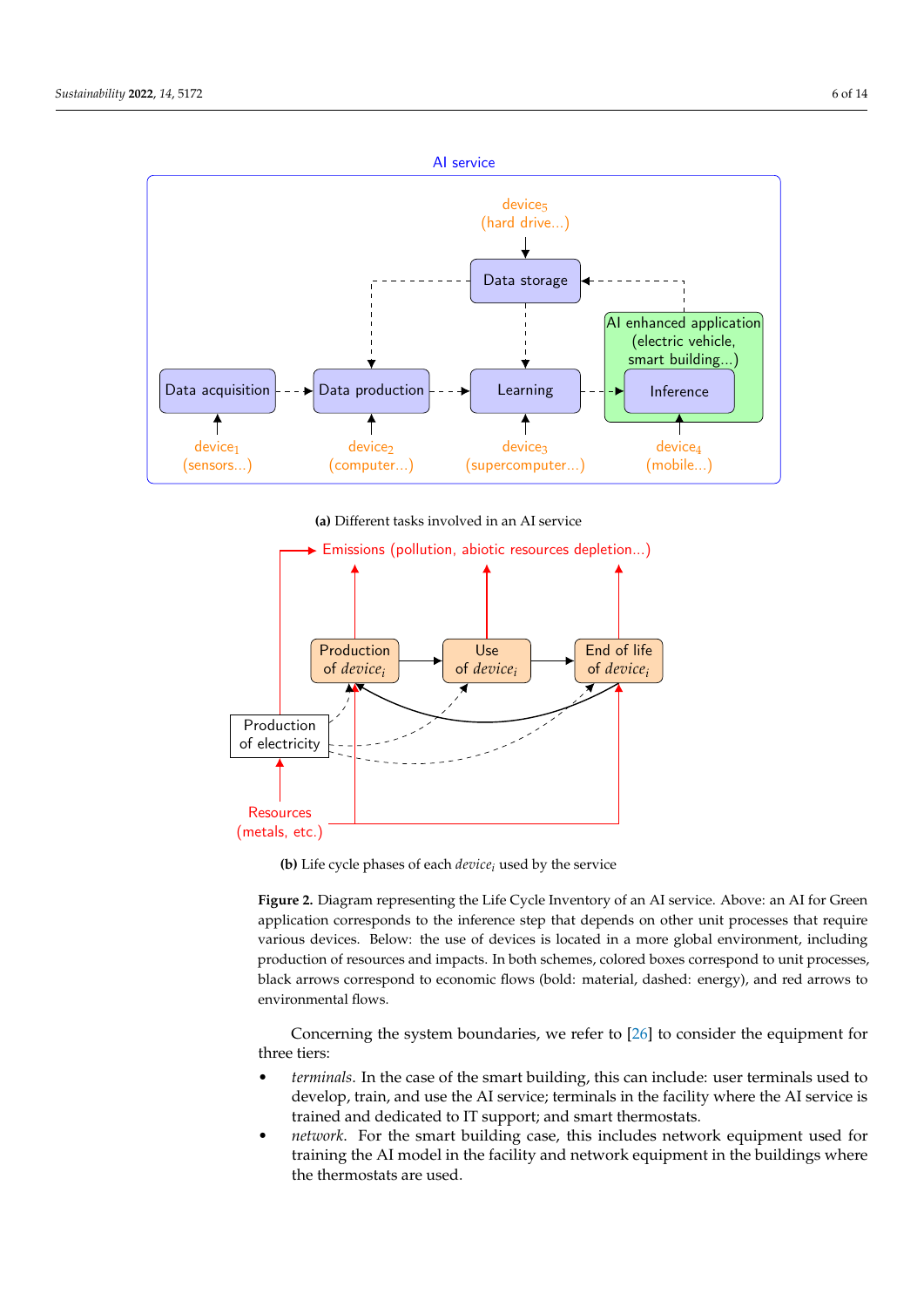• *data center/server*. For the smart building case, this includes servers on which the model is trained and used; training and inference can be done on the same server or not.

For each tier, all support equipment and activities may also be considered. For example, the power supply unit and HVAC of the data center should be taken into account.

The life cycle stages to consider are the ones previously mentioned: production, use, and end of life. In particular, Refs. [\[16,](#page-12-12)[26\]](#page-12-22) give classifications of unit processes according to the life cycle stages, which can be applied to AI services, as shown in Table [1.](#page-6-0)

<span id="page-6-0"></span>**Table 1.** Application to AI services of ITU recommendation [\[16\]](#page-12-12) regarding the evaluation of life cycle stages/unit processes.

| Life Cycle Id              | Life Cycle Stage and Unit Processes                | Recommendation |
|----------------------------|----------------------------------------------------|----------------|
| A-Raw material acquisition |                                                    | Mandatory      |
| B—Production               |                                                    |                |
|                            | Device production and assembly                     | Mandatory      |
|                            | Manufacturer support activities                    | Recommended    |
|                            | Production of support equipment                    | Mandatory      |
|                            | ICT-specific site construction                     | Recommended    |
| C—Use                      |                                                    |                |
|                            | Use of ICT equipment                               | Mandatory      |
|                            | Use of support equipment                           | Mandatory      |
|                            | Operator support activities                        | Recommended    |
|                            | Service provider support activities                | Recommended    |
| D-End of life              |                                                    |                |
|                            | Preparation of ICT goods for reuse                 | Mandatory      |
|                            | Storage/disassembly/dismantling/crushing Mandatory |                |

If applied to our smart building use case, the unit processes that must be taken into account would be:

- For equipment that is dedicated to the application, such as the smart thermostats: Production, Use, and End of life.
- For the servers on which the AI service is trained and used and their environment (network devices, storage servers, backup servers, user terminal, HVAC, and other potential equipment not dedicated to the application):
	- **–** Production and End of life with an allocation of the impacts, with respect to the execution time, for instance.
	- **–** Part of the use phase corresponding to the dynamic energy consumption, i.e., raise of consumption due to the execution of the program.
	- **–** Part of the use phase corresponding to the static consumption, with an allocation (for example, if *n* programs are run simultaneously, 1/*n* of this consumption) "since equipment is switched on in part to address the computing needs of the (Machine Learning) model" [\[18\]](#page-12-14).

The production phase is generally important for ICT equipment in terms of global warming potential at least. Yet, when trying to assess this phase for deep learning methods, we are faced with a lack of LCAs for Graphical Processing Unit (GPUs) (or Tensor Processing Unit (TPUs) or equivalents). Ref. [\[27\]](#page-13-0) yet showed that for a CPU-only data center in France, around 40% of the GHG emissions of the equipment were due to the production phase.

The use phase is mostly due to the energy use, so the impacts of this part are highly dependent on the server/facility efficiency and the carbon intensity of the energy sources.

The end-of-life phase is difficult to assess in ICT in general because of a lack of data concerning this phase of equipment. In particular, the end of life of many ICT equipment is poorly documented; globally, about 80% of electronic and electrical equipment is not formally collected [\[28\]](#page-13-1).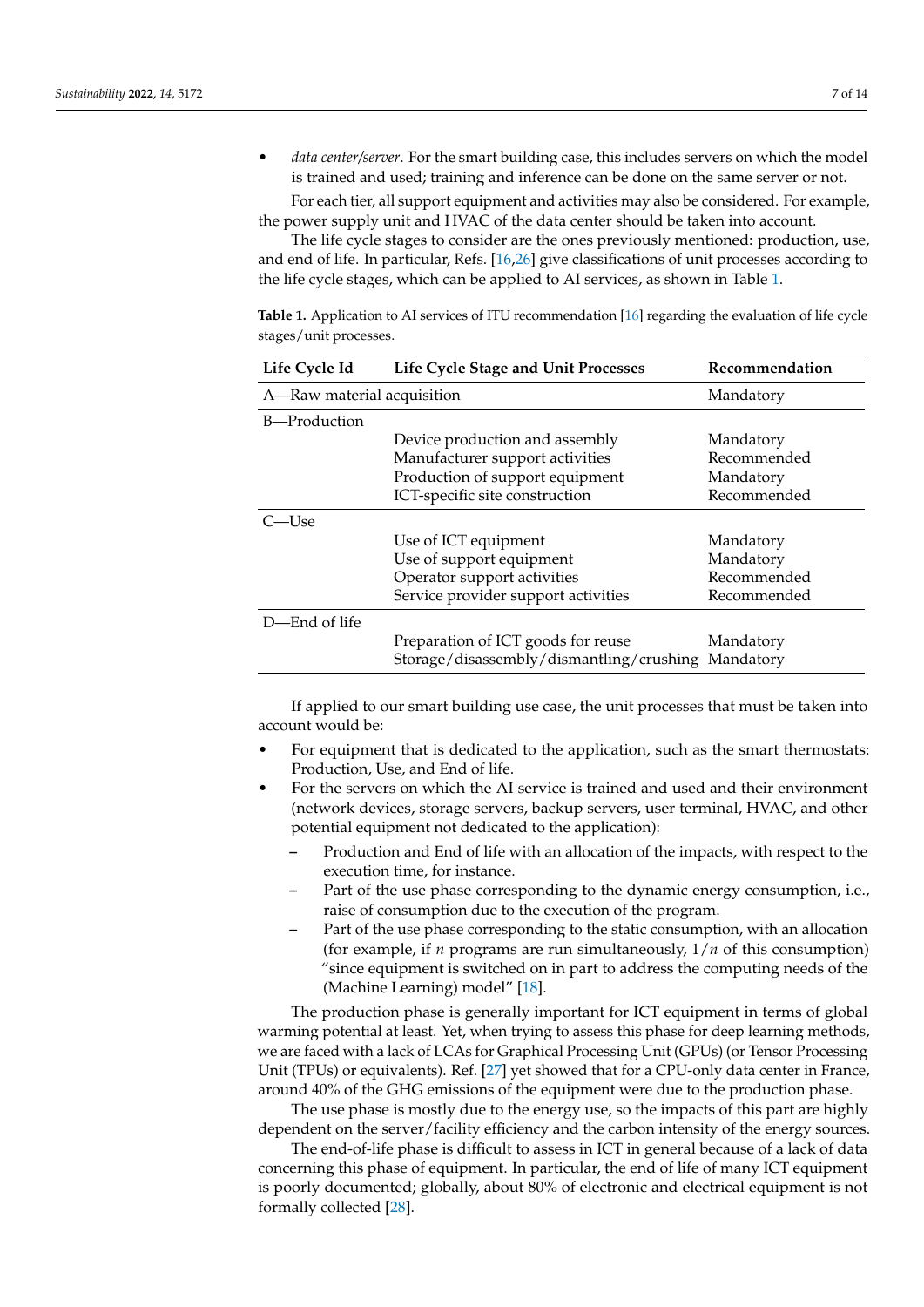### <span id="page-7-0"></span>**4. Assessing the Usefulness of an AI for Green Service**

Now that we have presented how the general framework of life cycle assessment can be adapted to AI solutions, we propose to use it for evaluating the complete benefits of an AI for Green service.

In this section, we will consider the following setting:

- A reference application *M*<sup>1</sup> that corresponds to the application without AI. If the application is a smart building, for example, *M*<sup>1</sup> will be the building without smart capabilities.
- An AI-enhanced application *M*<sup>2</sup> that corresponds to the application with an AI service that is supposed to have a positive impact on the environment. In the previous case, it would be the smart building.

#### *4.1. Theoretical Aspects*

When proposing an AI for Green method, one should ensure that the overall environmental impact is positive; the positive gain induced by using the AI solution should be higher than the negative impacts associated to the solution.

This requires to assess first-, second-, and third-order impacts of AI [\[24,](#page-12-20)[25\]](#page-12-21), as illustrated in Figure [3.](#page-7-1) As we detailed in the previous section, first-order impacts come from the life cycle phases of all the equipment necessary to develop and deploy the AI service.

<span id="page-7-1"></span>

Figure 3. Overview of AI's impacts. First-order or direct impacts result from the equipment life cycle. Second-order impacts are the difference between the LCAs of the reference system and the AI-enhanced system. Third-order impacts are changes in technology or society induced by the application.

*Second-order* impacts correspond to the impacts due to the application of AI. AI can optimize or substitute existing systems; energy consumption in a building can be optimized using occupancy or behavior detection, energy profiling, etc.

*Third-order* impacts are all changes in technology or society due to the introduction of AI solutions, possibly encompassing effects of very different scales, from individual behavioral responses to systemic and societal transformations, and from short-term to long-term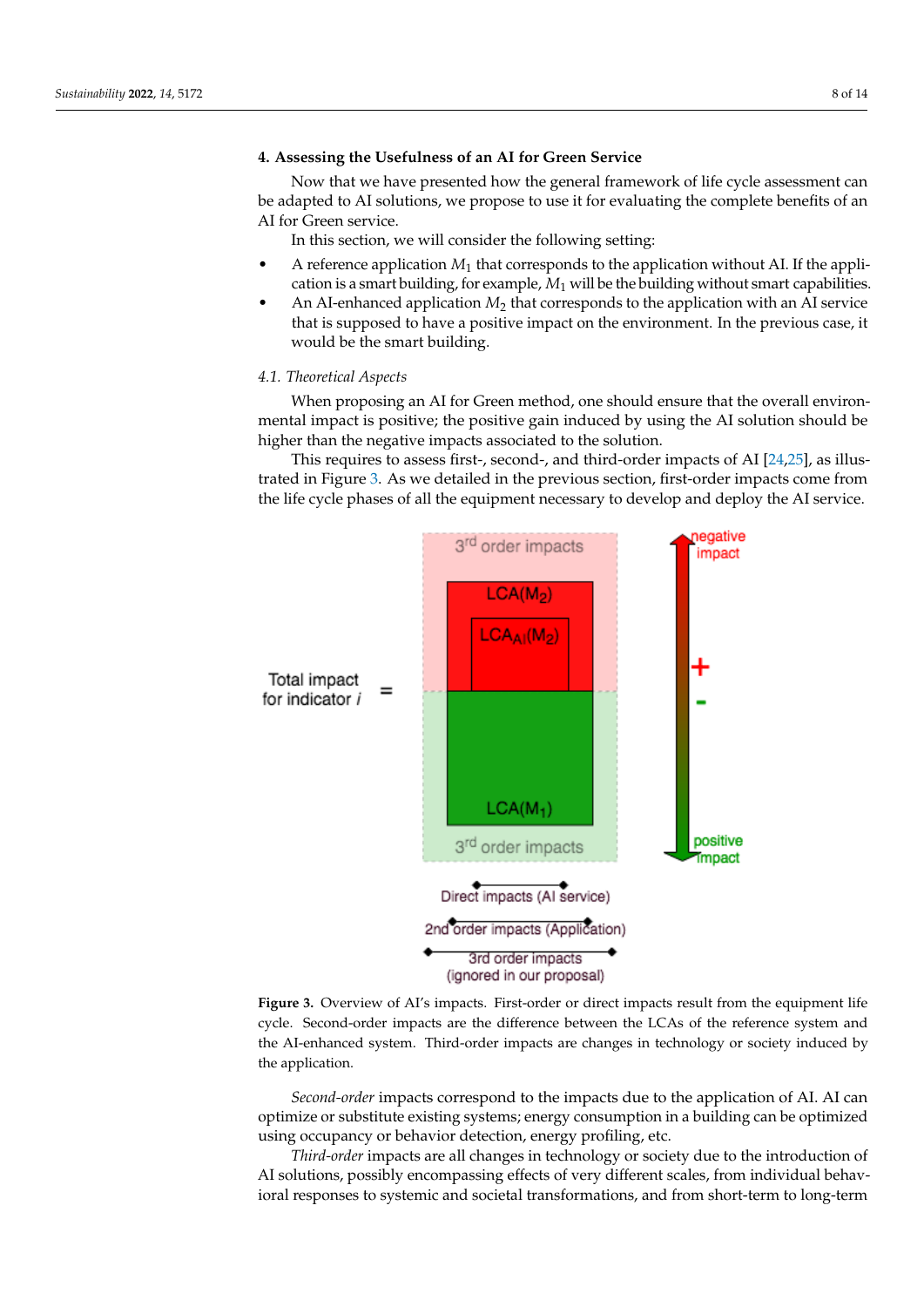effects. Rebound effects fall into this category—an increase in efficiency does not necessarily translate into a reduction of impacts of the same magnitude, and it can even lead to an increase in these impacts [\[29\]](#page-13-2). Rebound effects occur because potential savings (in terms of money, time, resources, etc.) are transformed into more consumption [\[30\]](#page-13-3). For example, due to economic savings, smart building users may decide to increase heating temperature for better comfort or to buy more flight tickets after an increase in energy efficiency.

Third-order impacts are beyond the scope of the methodology proposed here and are briefly discussed in Section [5.](#page-10-0)

According to [\[16\]](#page-12-12), first- and second-order impacts of the AI service should be estimated based on life cycle assessment (LCA), the difference between the two being the scope—for first-order impacts, the scope is restricted to the equipment involved in the target AI service (for example, the AI involved in a smart building), while second-order impacts consider the whole solution (the smart building itself). Including second-order impacts requires extending the scope to the whole application AI is supposed to enhance. More specifically, the net environmental impacts considering both first- and second-order effects are obtained by computing:

<span id="page-8-0"></span>
$$
\Delta(M_2|M_1) = LCA(M_2) - LCA(M_1) \in \mathbb{R}^d \tag{1}
$$

with:

- $M_1$  the reference application without using the AI service,
- *M*<sup>2</sup> the application enhanced by AI,
- *LCA*(*x*) a quantification of *d* types of environmental impacts (e.g., GHG emissions, water footprint, etc.). The LCA methodology is described in Section [3.2.](#page-4-0) Note that  $LCA(M_2)$  includes the impacts of the AI service itself, i.e.,  $LCA_{AI}(M_2)$ .

A previous work [\[21\]](#page-12-17) also gave a simplified scheme for assessing the cost–benefit of deploying a foundation model, which also includes social benefits and costs but does not explicitly state the direct environmental costs of using this model. We propose to relate our methodology (Equation [\(1\)](#page-8-0)) to their proposal. Adopting their equation but focusing on the environmental impacts only, the overall value of a model can be assessed with:

<span id="page-8-1"></span>
$$
V(M) = S(M) - E(M) - O(M)
$$
 (2)

with:

- $V(M)$  the value of using the model, i.e., the environmental gain induced by its use in the practical application considered
- $S(M)$  the environmental benefit that can be interpreted as the difference between the initial impact of the application and its final impact (not taking into account the AI solution, i.e., the Learning and Inference task in the top part of Figure [2\)](#page-5-0)
- $E(M)$  the energy cost of the model
- *O*(*M*) all other impacts, including chip production, waste, risks for biodiversity, and third-order impacts (which are not discussed here).

Regarding the well-established framework of LCA, this approach suffers from several weaknesses. First, in the equation, all the values are expressed in dollars. This formally allows performing addition of several kinds of impacts but with an arbitrary consideration to the diversity of environmental issues. By definition, LCA considers multiple criteria for the impacts, previously described at the beginning of Section [3](#page-3-0) (GHG emissions, water footprint, etc.). LCA may aggregate several impacts but with specific weights not necessarily dependent on an economic value. As noted in [\[22\]](#page-12-18), "there is no scientific basis on which to reduce the results of an LCA to a single result or score because of the underlying ethical value-choices".

Besides, if one considers, for instance, the case of an AI service dedicated to biodiversity (see, for instance, 8.1 in  $[9]$ ), one would expect to precisely quantify the positive impact of this service on biodiversity (schematically, how many species can be saved?), balanced by the negative ones (producing chips for GPUs has an impact on the biodiversity through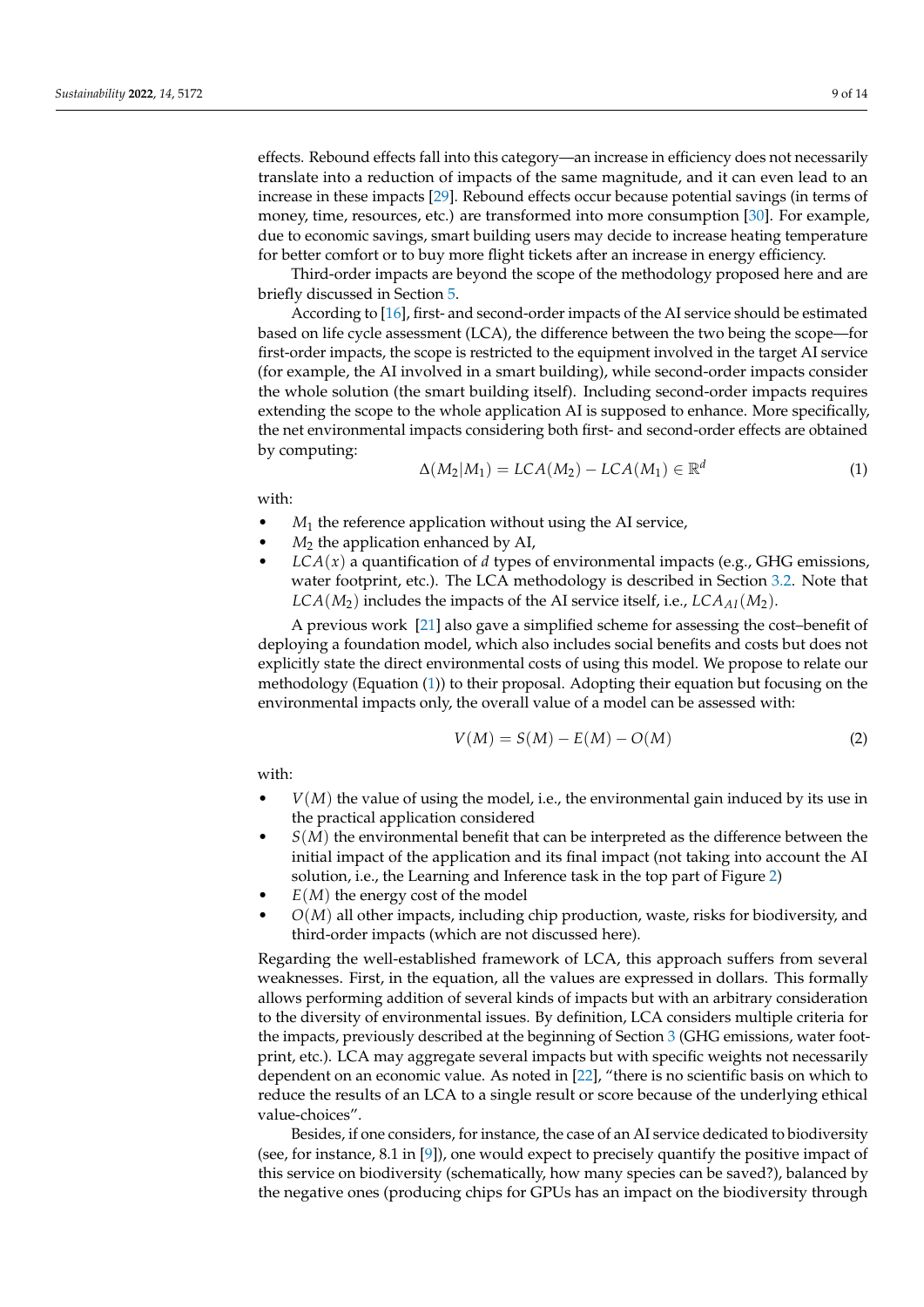several sources of pollution [\[31\]](#page-13-4)). Adopting Equation [\(2\)](#page-8-1) will mix several impacts together and may dilute the value of interest (e.g., biodiversity) that could be burdened by negative impacts regarding energy to train the models, for instance.

Last, even if the equation is not wrong per se, the expression in terms of benefit/costs is questionable, and practical means for its computation are missing in [\[21\]](#page-12-17).

We thus believe that Equation [\(1\)](#page-8-0) should be used. Terms of Equation [\(2\)](#page-8-1) can be related to the methodology proposed in our paper as follows:

$$
\underbrace{V(M_2)}_{-\Delta(M_2|M_1)} \approx S(M_2|M_1) \underbrace{-E(M_2) - O(M_2)}_{LCA_{\Lambda I}(M_2)} \tag{3}
$$

where ∆(*M*2|*M*1) and *LCAAI*(*M*2) are defined in Equation [\(1\)](#page-8-0). The negative impacts of an AI solution  $M_2$  compared to the reference solution  $M_1$  are not always restricted to its AI part (i.e., to  $E(M_2)$  and  $O(M_2)$ ). For example, compared to a standard vehicle, the negative impacts of an autonomous vehicle are not only due to the life cycle of (additional) ICT equipment, but also to additional aerodynamic drag due to the presence of LIDAR on the roof [\[32\]](#page-13-5). Hence, the nature of the impacts in  $S(M_2|M_1)$  (positive or negative) cannot be stated a priori and depends on complete LCA results for both applications  $M_2$  and  $M_1$ . It may also depend on the target environmental criteria.

#### *4.2. Case Studies*

In order to review the kind of evaluation that is usually made in the AI for Green literature, we analyzed the references for several domains of [\[9\]](#page-12-4), which identifies potential applications of machine learning for climate change adaptation of mitigation (this review was documented in a csv file, which is given as supplementary material to the paper).

We mostly chose domains that had been flagged as having a *High Leverage* and noted for each paper cited in the corresponding section the kind of environmental evaluation, with the following categories:

- a. No mention of the environmental gain.
- b. General mention of the environmental gain.
- c. A few words about the environmental gain but no quantitative evaluation or only indirect estimation.
- d. Evaluation of the energy gain without taking the AI service into account.
- e. Evaluation of the energy gain taking the use phase of the AI service into account.
- f. Comprehensive evaluation of the environmental gain (comparison of LCAs).

The results of the review are shown in Figure [4.](#page-10-1)

The central node is "Rolnick et al. citations". On its left are the domains of the citations. For example, the Smart building section contained 15 relevant citations.

On its right, the first flows show the partition into general machine learning applications (ML), deep learning applications (DL), and other methods (other). For example, 20 papers corresponded to deep learning applications.

The last flows on the right show the kinds of environmental evaluation. We can note that about half of the papers do not include any environmental evaluation, although the focus is on applications to tackle climate change. Many papers also give a distant proxy for evaluation, such as detailing the possible impacts without quantification or indicating the execution time of the program.

A few citations evaluate the environmental gain, mostly in terms of energy gain, but none of the papers considered took into account the AI service impacts.

It can be noted that other papers that include an evaluation of part of these impacts, can be found in the literature. Ref. [\[33\]](#page-13-6), for example, present an intelligent control system that takes into account the expected occupancy in order to adapt the thermostat and save energy. They do not take into account learning the occupancy model, but take into account the LCA of the smart thermostats and show that the energy needed for these devices across their whole life cycle will almost always be lower than the energy saved.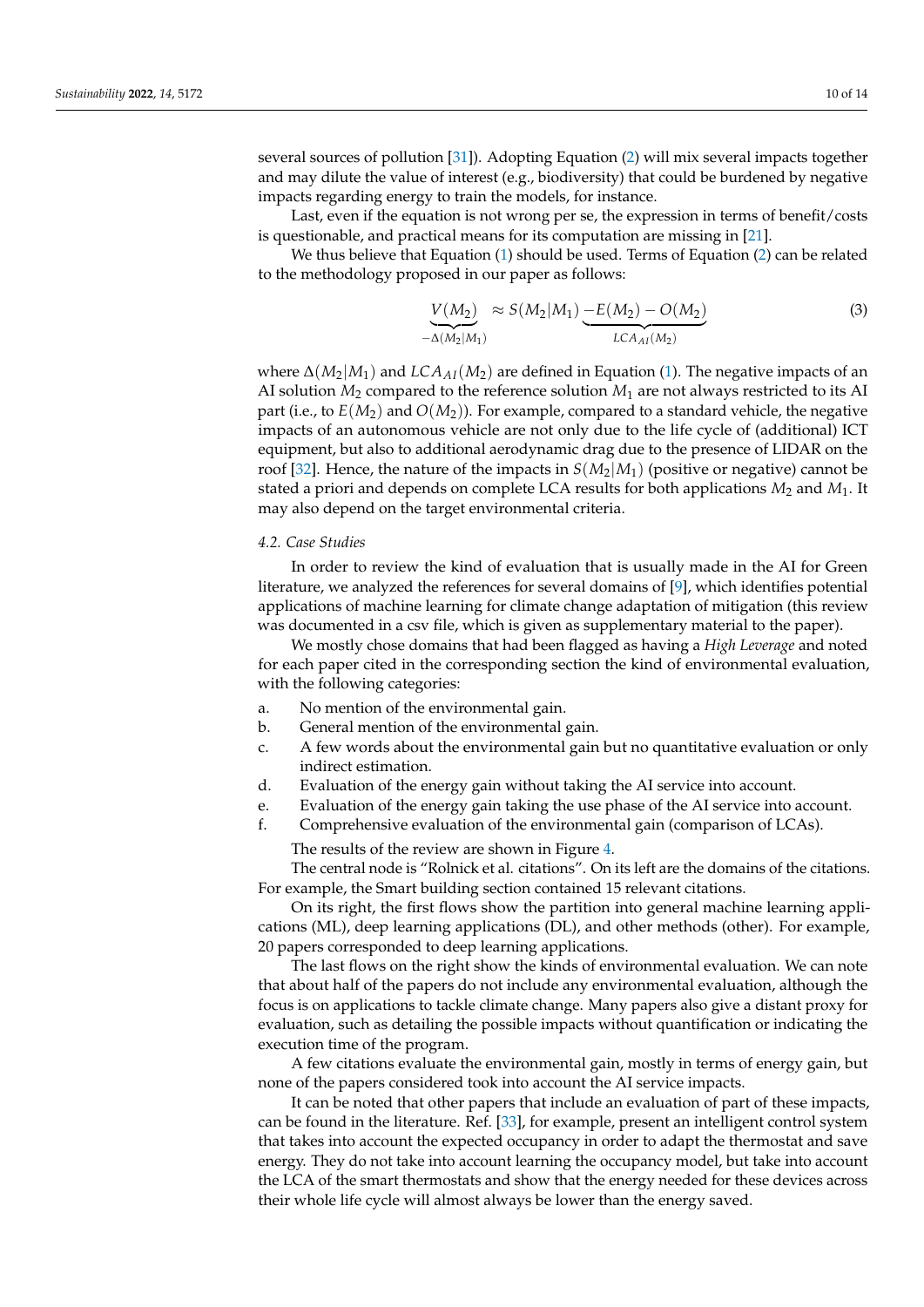<span id="page-10-1"></span>

**Figure 4.** Sankey diagram of parts of Rolnick's paper references in terms of environmental evaluation (created with the Sankey Diagram Generator by Dénes Csala, based on the Sankey plugin for D3 by Mike Bostock; [https://sankey.csaladen.es;](https://sankey.csaladen.es) accessed 27 February 2022).

#### <span id="page-10-0"></span>**5. Discussion**

In this paper, we have analyzed the environmental impacts of AI solutions, in particular, in the case of AI for Green applications and proposed a framework to evaluate them more completely. The proposed methodology compares, through life cycle assessment, the impact of a reference solution with the AI one [\(1\)](#page-8-0) for the appropriate types of environmental impacts. The analysis of literature on AI solutions has made the following issues/problems salient.

## *5.1. Current Environmental Evaluation of AI Services is Under-Estimated*

We have shown that AI for Green papers only take into account a small part of the direct environmental impacts.

Several reasons can explain this under-estimation. The narratives about dematerialization that would correspond to a dramatic decrease in environmental impacts permeate AI as a part of ICT [\[34\]](#page-13-7). However, these narratives have proven to be false until now. Attention to AI's GHG emissions has focused on electricity consumption (energy flows). At the moment, material flows receive less attention in AI. However, it is beginning to be considered [\[12](#page-12-6)[,17\]](#page-12-13).

#### *5.2. AI Research should Use Life Cycle Assessment to Assess the usefulness of an AI Service*

Life cycle assessment is a solid methodology to evaluate not only global warming potential, but also other direct environmental impacts. LCA considers all the steps from production to use and end of life. However, it has several well-known limitations due to the complexity of processes involved in material production. Obtaining all the information to assign reliable values to each edge of the life cycle inventory also proves difficult, e.g., there is very little information on manufacturing impacts of GPU either from manufacturers or in LCA databases. To solve this problem, we could encourage the AI community to lobby companies to open a part of their data. This approach would be in the same spirit as what is happening for open science but would also require taking legal issues into account.

#### *5.3. AI for Green Gains Are Only Potential*

Even when a properly conducted LCA concludes that an AI solution is environmentally beneficial, such a result should be considered with caution. Environmental benefits computed by the LCA-based methodology proposed in this paper correspond to a technical and simplistic view of environmental problems: it assumes that AI will enhance or replace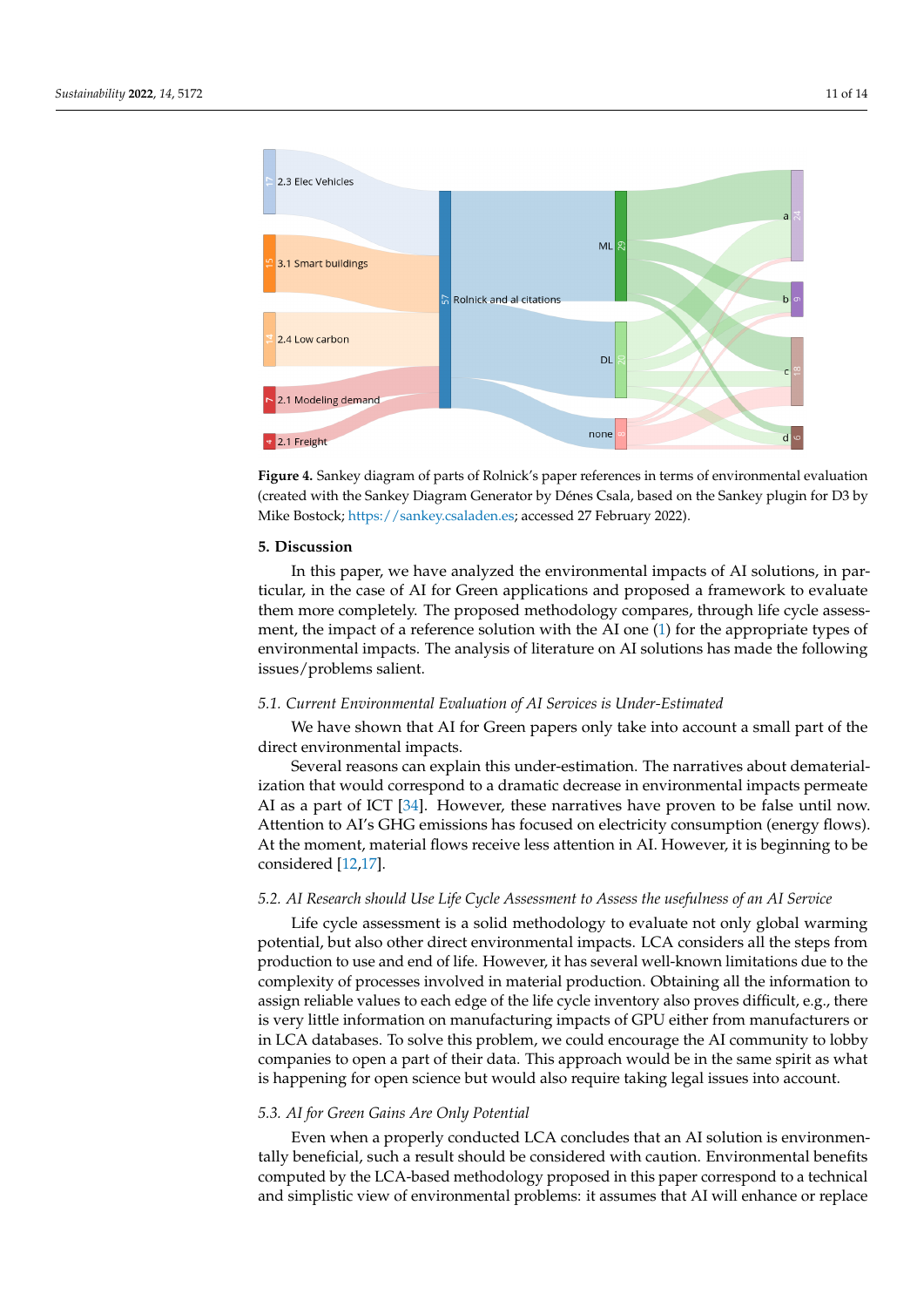existing applications, all other things being equal. The ambition to solve societal problems using AI is praiseworthy, but it should probably be accompanied by socio-technical concerns and an evaluation of possible third-order effects. For example, autonomous vehicles are often associated with potential efficiency gains (such as helping car sharing or allowing platooning) and corresponding environmental benefits [\[32\]](#page-13-5). However, autonomy could also profoundly transform mobility in a non-ecological way [\[35\]](#page-13-8).

### *5.4. AI Services and Large Deployment*

Evaluating third-order effects is even more critical when large-scale deployment of the proposed solution(s) is projected, e.g., to maximize absolute gains. This case requires special attention even in LCA since large-scale deployment may induce societal reorganizations for producing and operating the solution(s). For example, the generalization of AI may lead to a substantial increase in demand for specific materials (such as lithium or cobalt) or energy. This increase may have non-linear environmental consequences, e.g., opening new and less performing mines, increasing the use of fossil fuel-based power plants, etc. Hence, in this case, the *attributional* LCA framework we suggest using in this paper needs to be replaced by the much more complex *consequential* one [\[22\]](#page-12-18).

**Author Contributions:** Conceptualization, A.-L.L., J.L., A.B. and J.C.; methodology, A.-L.L., J.L., A.B. and J.C.; validation, A.-L.L., J.L., A.B. and J.C.; formal analysis, A.-L.L.; J.L., A.B. and J.C.; investigation, J.L. and A.-L.L.; data curation, J.L. and A.-L.L.; writing—original draft preparation, all authors; writing—review and editing, all authors; visualization, A.B. and A.-L.L.; supervision, A.-L.L.; project administration, A.-L.L. All authors have read and agreed to the published version of the manuscript.

**Funding:** This research received no external funding.

**Institutional Review Board Statement:** Not applicable.

**Informed Consent Statement:** Not applicable.

**Data Availability Statement:** The file detailing the bibliographic study will be available on [https:](https://arxiv.org/abs/2110.11822) [//arxiv.org/abs/2110.11822](https://arxiv.org/abs/2110.11822) (accessed on 27 February 2022).

**Acknowledgments:** This work was partly supported by the CNRS EcoInfo group [\(https://ecoinfo.](https://ecoinfo.cnrs.fr/) [cnrs.fr/,](https://ecoinfo.cnrs.fr/) accessed on 27 February 2022).

**Conflicts of Interest:** The authors declare no conflict of interest.

#### **Abbreviations**

The following abbreviations are used in this manuscript:

- AI Artificial Intelligence
- CNN Convolutional Neural Network
- CPU Central Processing Unit
- DL Deep Learning
- GHG Greenhouse Gas
- GPU Graphics Processing Unit
- HVAC Heating, Ventilation, and Air Conditioning
- ICT Information and Communications Technology
- LCA Life cycle Assessment or Analysis
- LCI Life Cycle Inventory
- ML Machine Learning
- NLP Natural Language Processing
- TPU Tensor Processing Unit

#### **References**

- <span id="page-11-0"></span>1. Strubell, E.; Ganesh, A.; McCallum, A. Energy and Policy Considerations for Deep Learning in NLP. *arXiv* **2019**, arXiv:1906.02243.
- <span id="page-11-1"></span>2. Schwartz, R.; Dodge, J.; Smith, N.A.; Etzioni, O. Green AI. *Commun. ACM* **2020**, *63*, 54–63. [\[CrossRef\]](http://doi.org/10.1145/3381831)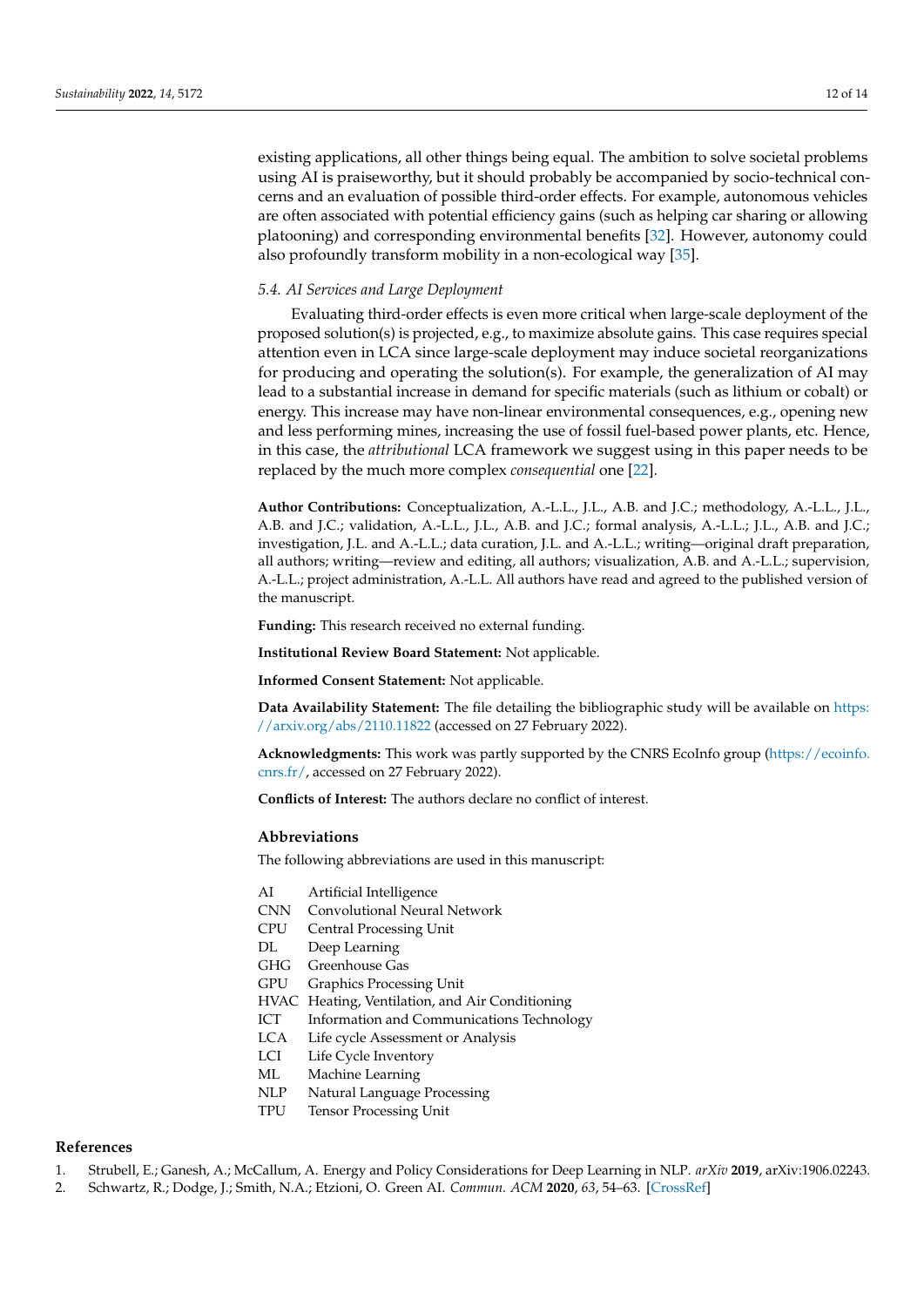- <span id="page-12-0"></span>3. Anthony, L.F.W.; Kanding, B.; Selvan, R. Carbontracker: Tracking and Predicting the Carbon Footprint of Training Deep Learning Models. *arXiv* **2020**, arXiv:2007.03051.
- <span id="page-12-10"></span>4. Henderson, P.; Hu, J.; Romoff, J.; Brunskill, E.; Jurafsky, D.; Pineau, J. Towards the Systematic Reporting of the Energy and Carbon Footprints of Machine Learning. *J. Mach. Learn. Res.* **2020**, *21*, 1–43.
- <span id="page-12-11"></span>5. Lacoste, A.; Luccioni, A.; Schmidt, V.; Dandres, T. Quantifying the Carbon Emissions of Machine Learning. *arXiv* **2019**, arXiv:1910.09700.
- <span id="page-12-1"></span>6. Lannelongue, L.; Grealey, J.; Inouye, M. Green Algorithms: Quantifying the carbon emissions of computation. *arXiv* **2020**, arXiv:2007.07610.
- <span id="page-12-2"></span>7. Abrassart, C.; Bengio, Y.; Chicoisne, G.; De Marcellis-Warin, N.; Dilhac, M.-A.; Gambs, S.; Gautrais, V.; Gibert, M.; Langlois, L.; Laviolette, F.; et al. Montréal Declaration for a Responsible Development of Artificial Intelligence—2018 Report. Technical Report, IA Responsable. 2018. Available online: <https://www.montrealdeclaration-responsibleai.com/the-declaration> (accessed on 27 February 2022).
- <span id="page-12-3"></span>8. Walsh, T.; Evatt, A.; de Witt, C.S. *Artificial Intelligence & Climate Change: Supplementary Impact Report*; Technical Report; University of Oxford: Oxford, UK, 2020.
- <span id="page-12-4"></span>9. Rolnick, D.; Donti, P.L.; Kaack, L.H.; Kochanski, K.; Lacoste, A.; Sankaran, K.; Ross, A.S.; Milojevic-Dupont, N.; Jaques, N.; Waldman-Brown, A.; et al. Tackling Climate Change with Machine Learning. *arXiv* **2019**, arXiv:1906.05433.
- 10. Vinuesa, R.; Azizpour, H.; Leite, I.; Balaam, M.; Dignum, V.; Domisch, S.; Felländer, A.; Langhans, S.D.; Tegmark, M.; Fuso Nerini, F. The role of artificial intelligence in achieving the Sustainable Development Goals. *Nat. Commun.* **2020**, *11*, 233. [\[CrossRef\]](http://dx.doi.org/10.1038/s41467-019-14108-y) [\[PubMed\]](http://www.ncbi.nlm.nih.gov/pubmed/31932590)
- <span id="page-12-5"></span>11. Gailhofer, P.; Herold, A.; Schemmel, J.P.; Scherf, C.U.; Köhler, A.R.; Braungardt, S. The Role of Artificial Intelligence in the European Green Deal. Technical Report, Study for the Special Committee on Artificial Intelligence in a Digital Age (AIDA), Policy Department for Economic, Scientific and Quality of Life Policies, European Parliament. 2021. Available online: [https://www.](https://www.europarl.europa.eu/RegData/etudes/STUD/2021/662906/IPOL_STU(2021)662906_EN.pdf) [europarl.europa.eu/RegData/etudes/STUD/2021/662906/IPOL\\_STU\(2021\)662906\\_EN.pdf](https://www.europarl.europa.eu/RegData/etudes/STUD/2021/662906/IPOL_STU(2021)662906_EN.pdf) (accessed on 27 February 2022).
- <span id="page-12-6"></span>12. Wu, C.; Raghavendra, R.; Gupta, U.; Acun, B.; Ardalani, N.; Maeng, K.; Chang, G.; Behram, F.A.; Huang, J.; Bai, C.; et al. Sustainable AI: Environmental Implications, Challenges and Opportunities. *arXiv* **2021**, arXiv:2111.00364.
- <span id="page-12-7"></span>13. Cardon, D.; Cointet, J.P.; Mazières, A.; Libbrecht, E. Neurons spike back. *Reseaux* **2018**, *211*, 173–220.
- <span id="page-12-8"></span>14. Li, D.; Chen, X.; Becchi, M.; Zong, Z. Evaluating the Energy Efficiency of Deep Convolutional Neural Networks on CPUs and GPUs. In Proceedings of the 2016 IEEE International Conferences on Big Data and Cloud Computing (BDCloud), Social Computing and Networking (SocialCom), Sustainable Computing and Communications (SustainCom)(BDCloud-SocialCom-SustainCom), Atlanta, GA, USA, 8–10 October 2016. [\[CrossRef\]](http://dx.doi.org/10.1109/BDCloud-SocialCom-SustainCom.2016.76)
- <span id="page-12-9"></span>15. García-Martín, E.; Rodrigues, C.F.; Riley, G.; Grahn, H. Estimation of energy consumption in machine learning. *J. Parallel Distrib. Comput.* **2019**, *134*, 75–88. [\[CrossRef\]](http://dx.doi.org/10.1016/j.jpdc.2019.07.007)
- <span id="page-12-12"></span>16. ITU-T. Methodology for Environmental Life Cycle Assessments of Information and Communication Technology Goods, Networks and Services. Technical Report, ITU-T, 2014. Available online: <https://www.itu.int/rec/T-REC-L.1410-201412-I/fr> (accessed on 27 February 2022).
- <span id="page-12-13"></span>17. Gupta, U.; Kim, Y.G.; Lee, S.; Tse, J.; Lee, H.H.S.; Wei, G.Y.; Brooks, D.; Wu, C.J. Chasing Carbon: The Elusive Environmental Footprint of Computing. *arXiv:2011.02839* **2020**.
- <span id="page-12-14"></span>18. Ligozat, A.L.; Luccioni, A. A Practical Guide to Quantifying Carbon Emissions for Machine Learning Researchers and Practitioners. Technical Report, Bigscience Project, LISN and MILA. 2021. Available online: [https://hal.archives-ouvertes.fr/hal-03376391](https://hal.archives-ouvertes.fr/hal-03376391/document) [/document](https://hal.archives-ouvertes.fr/hal-03376391/document) (accessed on 27 February 2022).
- <span id="page-12-15"></span>19. Kaack, L.H.; Donti, P.L.; Strubell, E.; Kamiya, G.; Creutzig, F.; Rolnick, D. Aligning artificial intelligence with climate change mitigation. working paper or preprint. Available online: <https://hal.archives-ouvertes.fr/hal-03368037/document> (accessed on 27 February 2022).
- <span id="page-12-16"></span>20. Patterson, D.; Gonzalez, J.; Le, Q.; Liang, C.; Munguia, L.M.; Rothchild, D.; So, D.; Texier, M.; Dean, J. Carbon emissions and large neural network training. *arXiv* **2021**, arXiv:2104.10350.
- <span id="page-12-17"></span>21. Bommasani, R.; Hudson, D.A.; Adeli, E.; Altman, R.; Arora, S.; von Arx, S.; Bernstein, M.S.; Bohg, J.; Bosselut, A.; Brunskill, E.; et al. On the Opportunities and Risks of Foundation Models. *arXiv* **2021**, arXiv:2108.07258.
- <span id="page-12-18"></span>22. Hauschild, M.Z.; Rosenbaum, R.K.; Olsen, S.I. *Life Cycle Assessment*; Springer International Publishing: Cham, Switzerland, 2018; Volume 2018.
- <span id="page-12-19"></span>23. Heijungs, R.; Suh, S. *The Computational Structure of Life Cycle Assessment*; Springer Science & Business Media: Dordrecht, The Netherlands, 2002; Volume 11.
- <span id="page-12-20"></span>24. Hilty, L.M.; Hercheui, M.D. ICT and sustainable development. In *What Kind of Information Society? Governance, Virtuality, Surveillance, Sustainability, Resilience*; Springer: Berlin/Heidelberg, Germany, 2010; pp. 227–235.
- <span id="page-12-21"></span>25. Horner, N.C.; Shehabi, A.; Azevedo, I.L. Known unknowns: Indirect energy effects of information and communication technology. *Environ. Res. Lett.* **2016**, *11*, 103001. [\[CrossRef\]](http://dx.doi.org/10.1088/1748-9326/11/10/103001)
- <span id="page-12-22"></span>26. ADEME. General Principles for the Environmental Labelling of Consumer Products, Methodological Standard for the Environmental Assessment of Digital Services. Technical Report, ADEME. 2021. Available online: [http://www.base-impacts.ademe.fr/](http://www.base-impacts.ademe.fr/documents/Numerique.zip) [documents/Numerique.zip](http://www.base-impacts.ademe.fr/documents/Numerique.zip) (accessed on 27 February 2022).